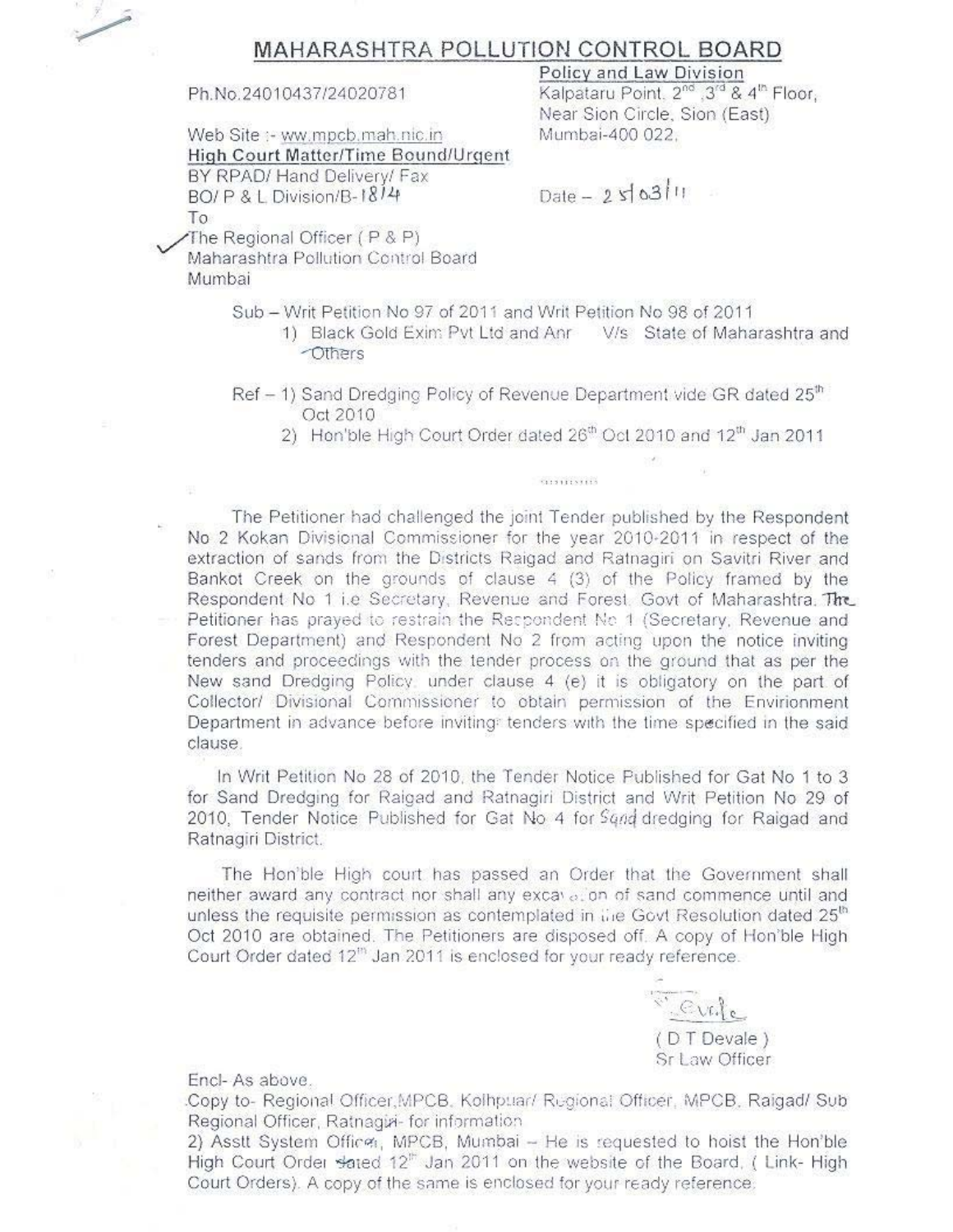#### **IN THE HIGH COURT OF JUDICATURE AT BOMBAY**

### **CIVIL APPELLATE JURISDICTION**

# **WRIT PETITION NO.97 OF 2011 WITH WRIT PETITION NO.98 OF 2011**

M/s. Black Gold Exim Pvt. Ltd. and another ..Petitioners. versus The State of Maharashtra and others ..Respondents. ..... Mr. S.U. Kamdar, Senior Advocate with Mr. Devvrat Dhankar i/b Mr.

Parag Sharma for the Petitioners. Mr. Vijay Patil, Government Pleader for Respondent No.1. Mr. S.R. Borulkar for successful bidder.

......

# **CORAM : DR.D.Y.CHANDRACHUD & ANOOP V. MOHTA , JJ.**

#### **12 January 2011.**

**P.C.**  :

1. On 25 October 2010 the State Government in the Revenue and Forest Department formulated a policy to govern the excavation of sand from nallahs, rivers and creeks in the State of Maharashtra and more specifically with reference to four districts of the Konkan region. The policy has been translated into a government resolution of that date. A Division Bench of this Court was seized of a writ proceeding under Article 226 of the Constitution in which inter alia the grievance that was highlighted related to the deficiencies in the formulation and implementation of norms relating to the excavation of sand and the consequential damage to river flows, streams and the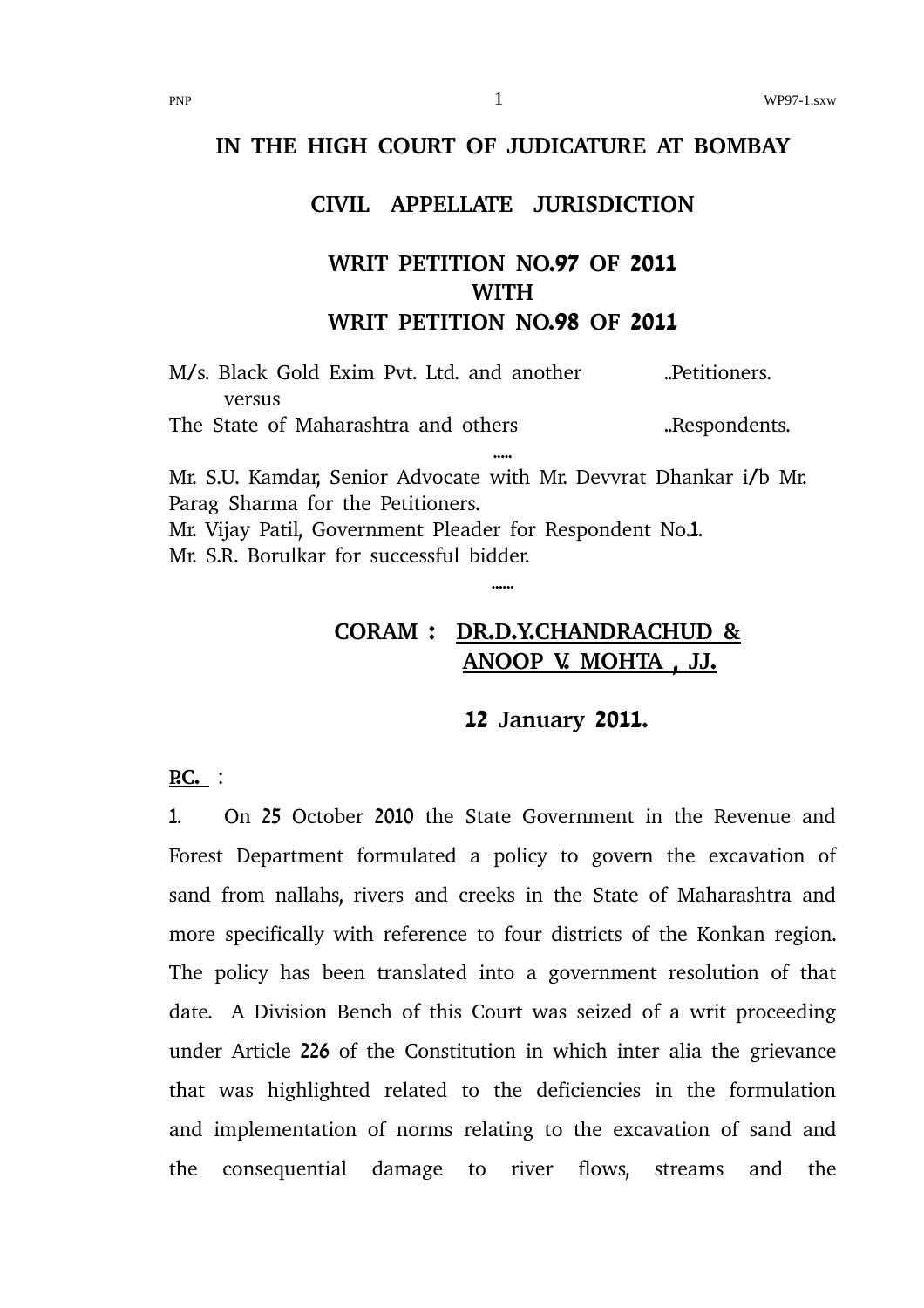environment. After taking into consideration the earlier Government Resolutions dated 3 July 1998, 27 February 2001, 4 February 2003 and 5 September 2003, the Division Bench has issued several directions in the petition from time to time. Eventually the Government of Maharashtra in pursuance of an order of the Division Bench appointed a committee headed by the Divisional Commissioner at Aurangabad and formulated a policy in terms of a Government Resolution dated 25 October 2010. While disposing of the Petition (Sagar Shramik Hatpati Walu Utpadak Sahakari Sanstha Maryadit v. State of Maharashtra  $-$  Writ Petition 4830 of 2010), the Division Bench in its order dated 26 October 2010 observed as follows:

"Having given our anxious considerations to the policy so framed by the State Government vide Government Resolution dated  $25<sup>th</sup>$  October 2010 and the suggestions made by the learned counsel for the respective parties, we are of the opinion that the policy has tried to address almost all the substantial issues and it provides adequate measures to ensure that in the process of excavation of sand, there is no damage to the river flow, streams and the environment. The Policy has tried to plug the loopholes by and large and it also seeks to make the government machinery accountable for its implementation.

As the State Government has applied its mind to the existing deficiencies and brought out a mechanism for excavation of sand so as to ensure that it does not cause any damage to the river banks, streams and the land as well as environment, while ensuring that it generates reasonable revenue, its successful implementation solely depends on the Revenue officials, the cooperation of the Village Panchayats and the contractors commitment to abide by the terms and conditions of the policy. The policy appears to have dispel the fear of an emerging and sand mafia and almost all the issues raised in this petition has been sought to be address to and provided for in the policy."

......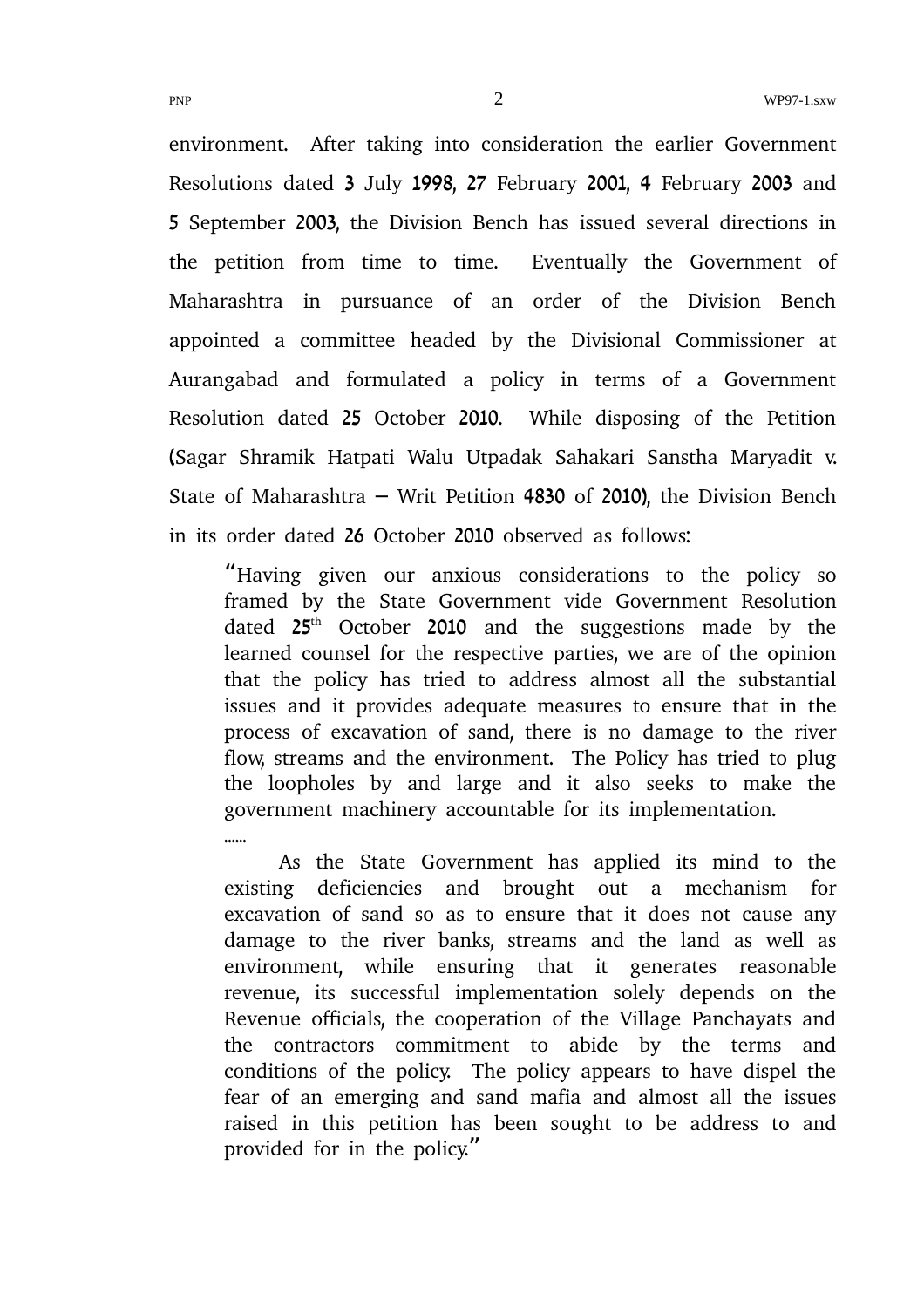PNP WP97-1.sxw

2. The State Government through the learned Advocate General also assured the Court that if in the implementation of the policy it was found that any provision was misused or misinterpreted, the State Government would take corrective steps.

3. The Petitioner was one of the bidders at an auction which was conducted by the Divisional Commissioner, Konkan, the Second Respondent in pursuance of a notice dated 23 December 2010 inviting bids for the extraction of sand from the Savitri river and Bankot in the Districts of Raigad and Ratnagiri for 2010-11.

4. The Petitioner was not successful in obtaining the award of the contract. A letter of acceptance has been issued to the successful bidder who has intervened in these proceedings. On the request of Counsel appearing on behalf of the Petitioner we grant leave to the Petitioner to implead the successful bidder. The amendment shall be carried out forthwith.

5. The grievance of the Petitioner is that while the policy contemplates in Clause 4(e) that permission must be obtained of the State Environment Department, as a matter of fact the permission has not been obtained. The policy contemplates that prior to the auction, the competent authority has to be moved for the grant of its permission. The contention of the Petitioner is that the auction that was conducted was invalid since no permissions were obtained prior to the date of the auction. The learned Government Pleader has drawn the attention of the Court to the conditions contained in the tender notice dated 23 December 2010. The conditions specifically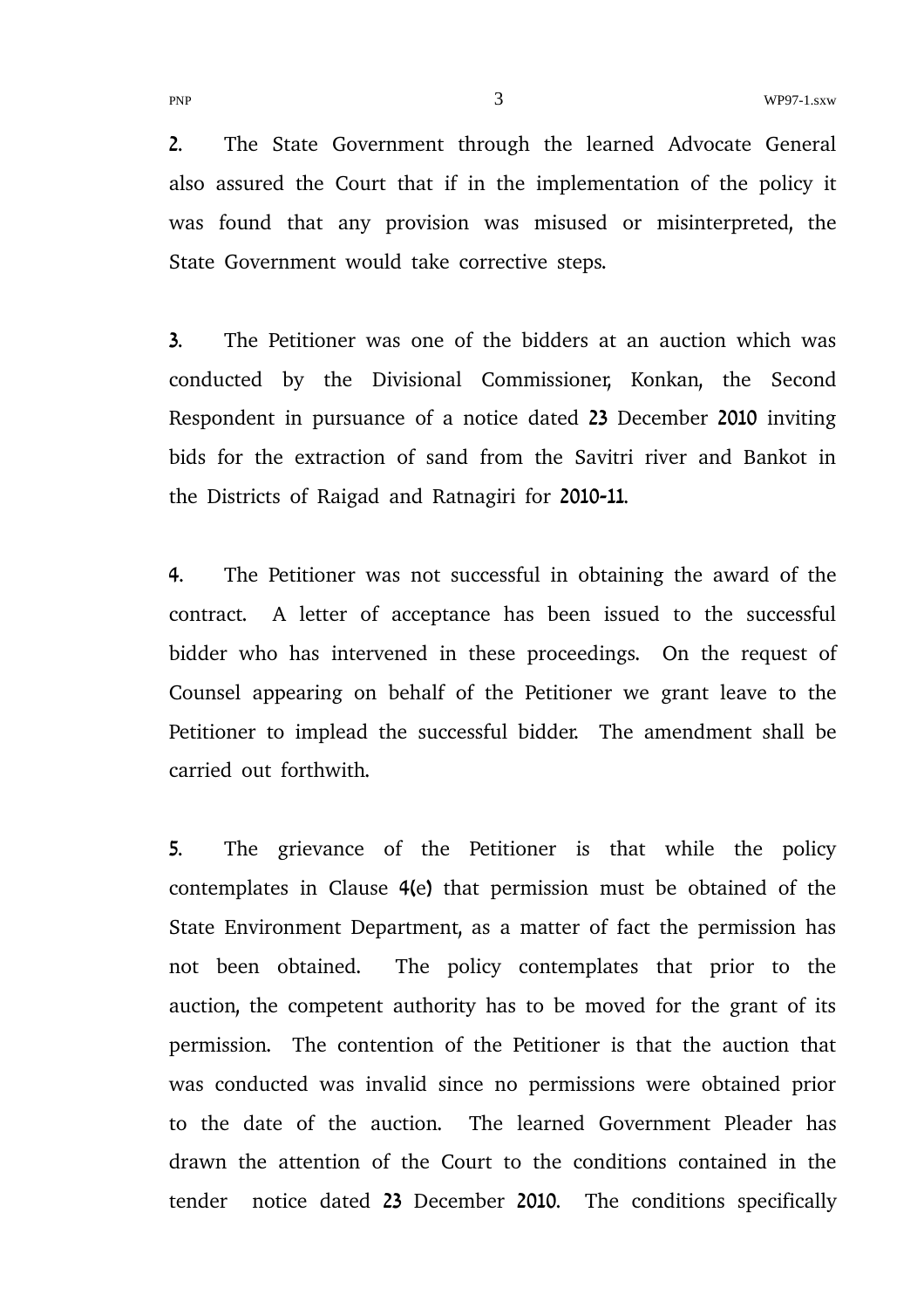spelt out that the tendering process was initiated subject to the environmental permission and that without the grant of permission no contract would be entered into and no steps would be taken for carrying out excavation of sand. Counsel appearing on behalf of successful bidder has also undertaken to the Court that his client will not begin the process of excavation of sand and shall not enter into a contract with the State Government until all the requisite permissions are obtained. The learned Government Pleader has stated before the Court that the meeting of the committee constituted by the State Environment Department is to take place on 17 and 18 January 2011. The State Government, the Court is informed, had invited tenders since the extracting year commences on 1 August and continues until 31 July of the following year and as a result of the previous litigation, a substantial part of the year had already ended. The Government Pleader states that as a result of the interim orders which were operating in the earlier proceedings, there was an acute scarcity of sand required for construction purposes in the State. In these circumstances, the State Government did initiate the tendering process but it is made clear in the tender notice that no contract would be awarded and the process of excavation will not be permitted to commence until the requisite permissions are obtained.

6. We are of the view that it is not open to the State Government to deviate from the conditions which are stipulated in the policy which came to be formulated on 25 October 2010 in pursuance of the directions which were issued by the Division Bench in the earlier petition. As the Division Bench noted, the whole object of the policy is to ensure that there is no damage to the flow of rivers, streams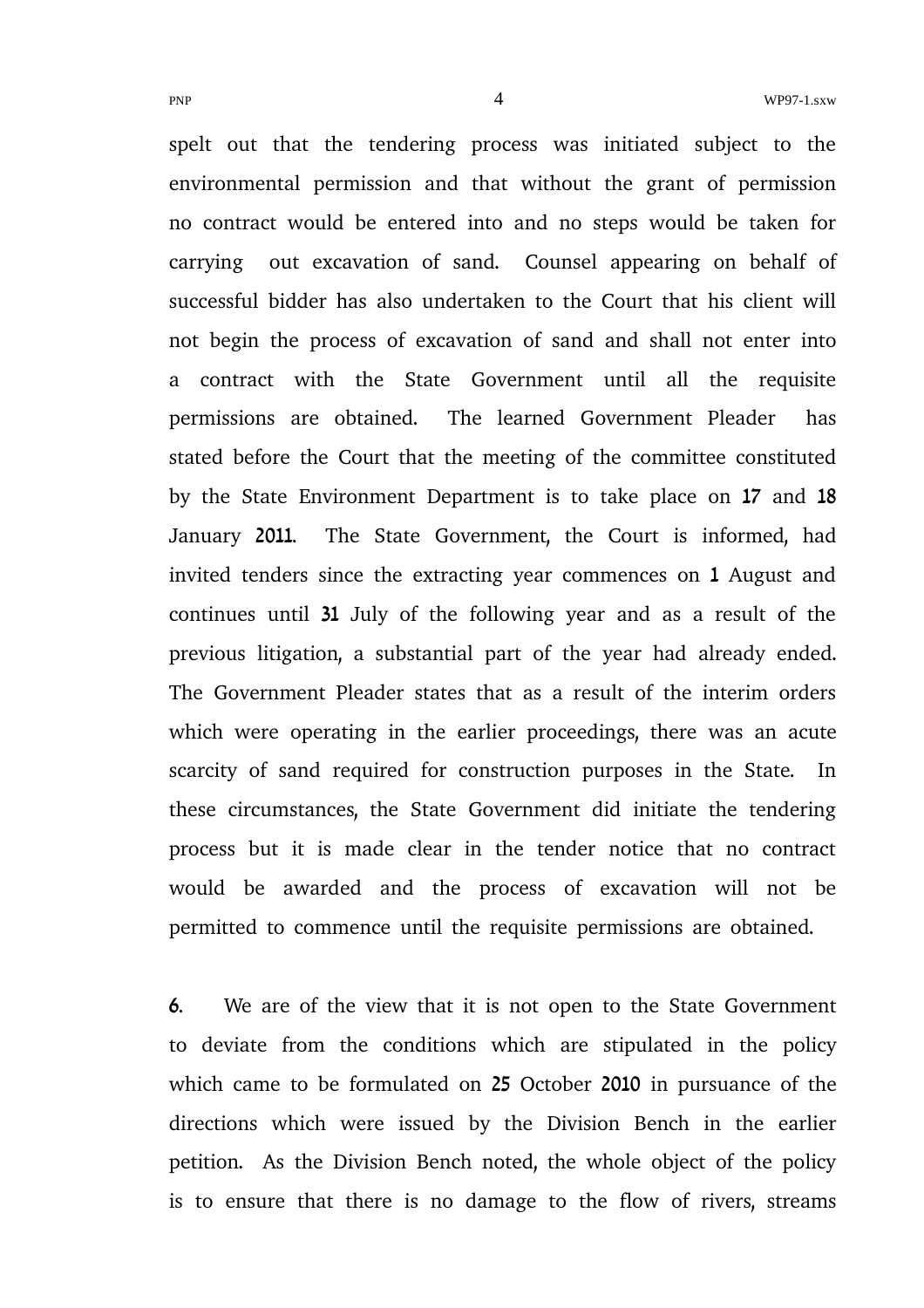and nallahs and that the environment is not subjected to adverse effect as a result of unrestricted excavation of sand. Evidently there were serious loopholes in the earlier policies. As the Division Bench noted, the extraction of sand by an unrestricted use of mechanized devices was liable to result in serious damage to the environment. It was in this background and particularly having regard to the excesses and misuse of policy that came to light that the new policy was formulated. The Division Bench noted that the new policy in substance had the effect of taking care of the deficiencies and sought to make the government machinery accountable for proper implementation. Once the policy has been formulated by the government and has been sanctioned by the Court deviations from the policy cannot be countenanced. The policy is conceived in the public interest. The learned Advocate General has assured the Court that the government would monitor any instance of misuse and would take necessary corrective steps. The concern which has been expressed by the learned Government Pleader of the prevailing scarcity of the sand in the State is stated to be the ground on which the government had commenced the tendering process. At the same time, the State Government had made it clear that no excavation of sand would be permitted until requisite permissions are obtained. Besides, the statement which has been made before the Court by the learned Government Pleader a clause to that effect is also contained in the tender notice dated 23 December 2010. While accepting the statement which has been made before the Court by the learned Government Pleader, we incorporate that statement as a direction of the Court and accordingly direct that the government shall not award any contract nor shall any excavation of sand commence until and